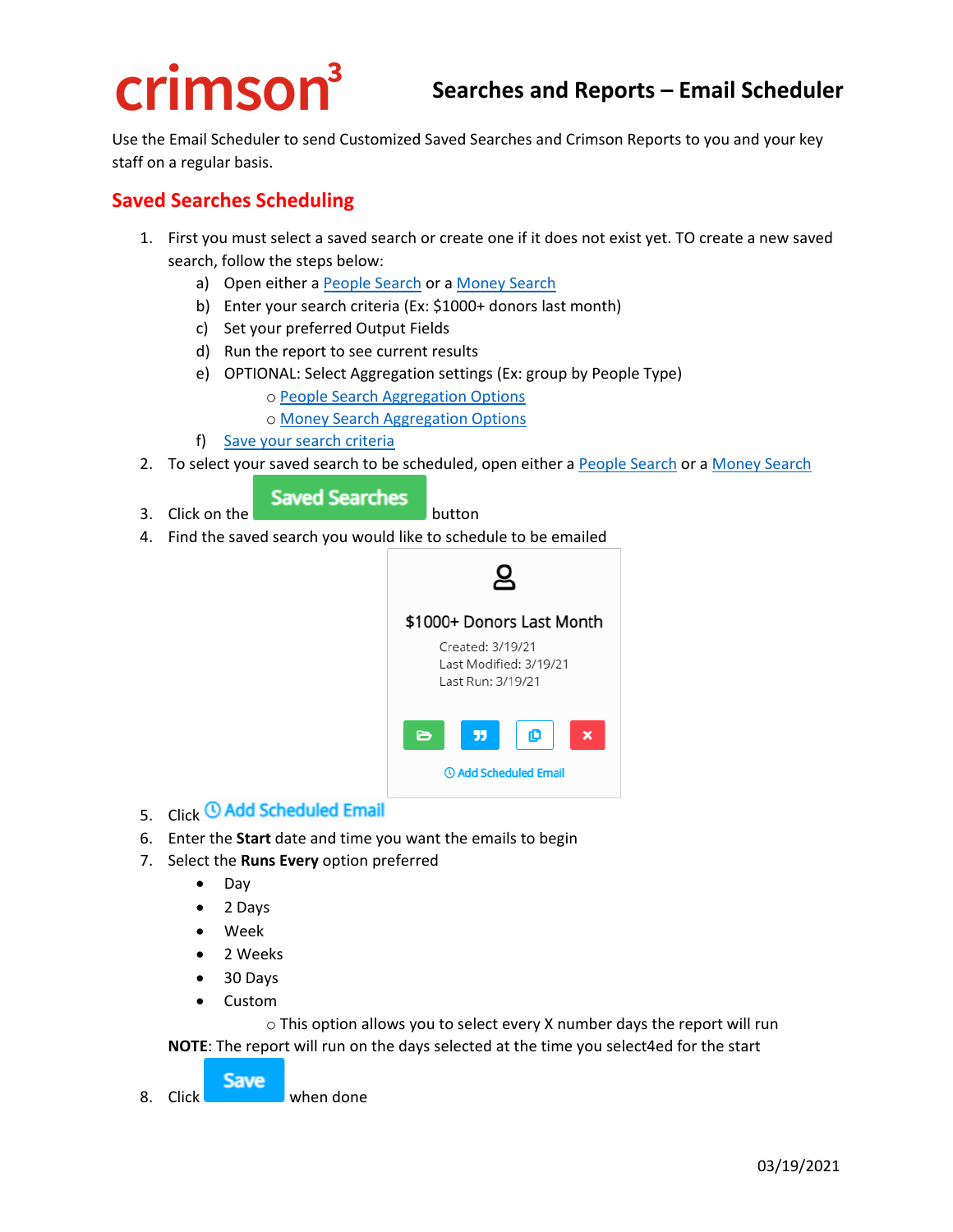# **Crimson Reports Scheduling**

1. First find the Crimson report to be scheduled for emailing and click





**Run** 

- 2. Enter any required prompt criteria and then click
	- *O* Add Scheduled Email
- 4. Confirm the **Name** you want the scheduled report to appear as
- 5. Confirm the **Filters'** criteria selected to be ran



3. Then click

6. Click

- 7. Enter the **Start** date and time you want the emails to begin
- 8. Select the **Runs Every** option preferred
	- Day
	- 2 Days
	- Week
	- 2 Weeks
	- 30 Days
	- Custom

o This option allows you to select every X number days the report will run **NOTE**: The report will run on the days selected at the time you select4ed for the start

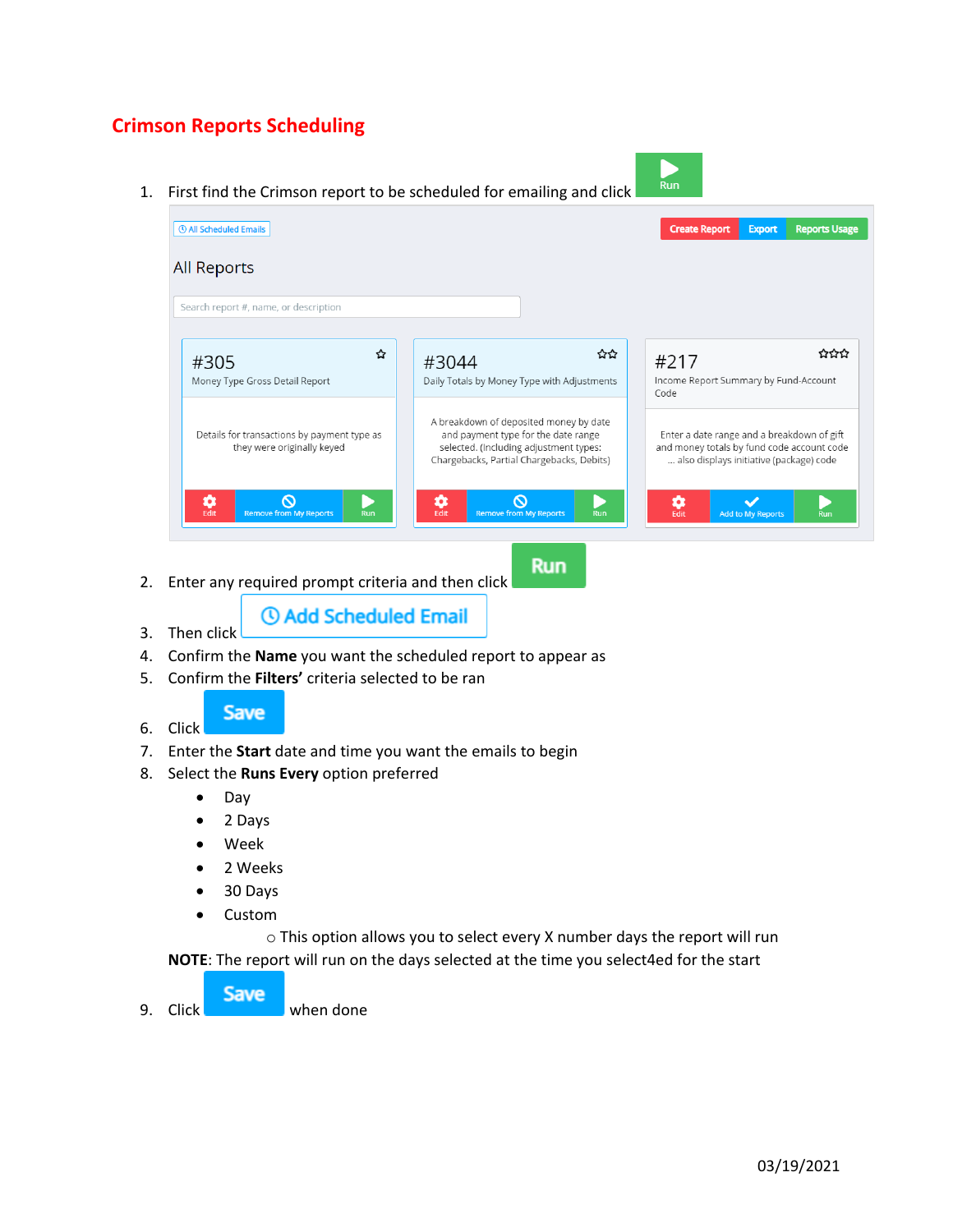## **Use Case Example**

**Needed**: List of donors potentially needing to be reported on a 48-hour report.

#### **Steps to Setup**:

- 1. Open [Money Search](https://support.cmdi.com/hc/en-us/articles/360030302571-Crimson-3-Money-Search)
- 2. Under the **Gifts** Filter Group > **Gift Amount** filter enter "Greater than/Equal to" "\$1,000.00".

| <b>Gift Amount</b>    | × |
|-----------------------|---|
| Greater than/Equal to |   |
| 1000                  |   |
|                       |   |
|                       |   |

3. Under the **Gifts** Filter Group > **Entry Date** filter select "Yesterday".

| <b>Entry Date</b> | × |
|-------------------|---|
| Yesterday         |   |
|                   |   |
|                   |   |
|                   |   |

- 4. Set your preferred Output Fields
- 5. Run the report to see current results
- 6. [Save your search criteria](https://support.cmdi.com/hc/en-us/articles/360027316331-Crimson-3-New-Search-Features)
- 7. From the saved search settings, click **4 Add Scheduled Email**
- 8. Enter the **Start** date and time you want the emails to begin
- 9. Then select the **Runs Every** option preferred

| Add Scheduled Email for 48 hr Gifts |                                                                                                             |   |          |        |              |
|-------------------------------------|-------------------------------------------------------------------------------------------------------------|---|----------|--------|--------------|
|                                     | An email containing the results of this search will be sent to you according to the schedule defined below. |   |          |        |              |
|                                     |                                                                                                             |   |          |        |              |
|                                     |                                                                                                             |   |          |        |              |
|                                     | Start At (Eastern Time)                                                                                     |   |          |        |              |
|                                     | 3/20/2021                                                                                                   | 齒 | 12:00 PM |        | $\odot$      |
|                                     | Runs Every                                                                                                  |   |          |        |              |
|                                     | Day                                                                                                         |   |          |        | $\checkmark$ |
|                                     |                                                                                                             |   |          |        |              |
|                                     |                                                                                                             |   |          | Cancel | Save         |
|                                     |                                                                                                             |   |          |        |              |

Save 10. Click when done.